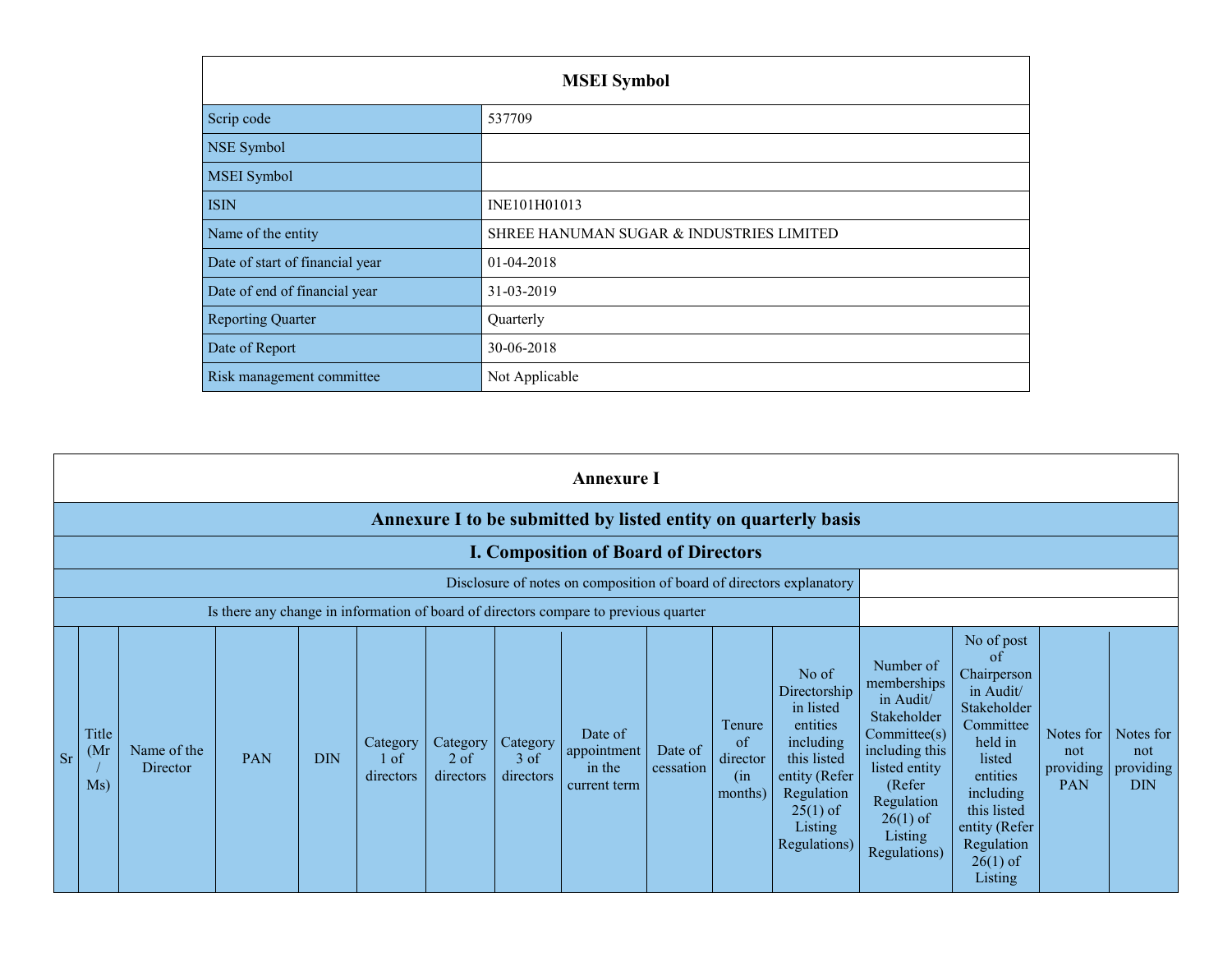|                |    |                                     |                     |          |                                                           |                   |            |                 |  | Regulations) |  |
|----------------|----|-------------------------------------|---------------------|----------|-----------------------------------------------------------|-------------------|------------|-----------------|--|--------------|--|
|                | Mr | <b>BIMAL KUMAR</b><br><b>NOPANY</b> | ABRPN7296B          | 00694221 | Executive<br>Director                                     | Chairperson MD    | 01-09-1990 |                 |  |              |  |
| 2              | Mr | <b>RAJ KUMAR</b><br><b>MORE</b>     | AERPM8387B 00119618 |          | Executive<br>Director                                     | Not<br>Applicable | 18-05-1998 |                 |  |              |  |
| $\overline{3}$ | Mr | LAKSHMIKANT<br>TIBRAWALLA           | ABRPT9867C          | 00423521 | Non-<br>Executive -<br>Independent Applicable<br>Director | Not               | 31-08-2015 | $\overline{60}$ |  |              |  |
| $\overline{4}$ | Ms | PRATIMA<br><b>SRIVASTAVA</b>        | AAOPS5884N 01192980 |          | Non-<br>Executive -<br>Independent Applicable<br>Director | Not               | 31-08-2015 | -60             |  |              |  |

|           | <b>Annexure I</b>    |                                  |                     |            |                                                |                                 |                                 |                                                  |                      |                                                       |                                                                                                                                                    |                                                                                                                                                                         |                                                                                                                                                                                                               |                         |                                                               |
|-----------|----------------------|----------------------------------|---------------------|------------|------------------------------------------------|---------------------------------|---------------------------------|--------------------------------------------------|----------------------|-------------------------------------------------------|----------------------------------------------------------------------------------------------------------------------------------------------------|-------------------------------------------------------------------------------------------------------------------------------------------------------------------------|---------------------------------------------------------------------------------------------------------------------------------------------------------------------------------------------------------------|-------------------------|---------------------------------------------------------------|
|           |                      |                                  |                     |            |                                                |                                 |                                 |                                                  |                      |                                                       | Annexure I to be submitted by listed entity on quarterly basis                                                                                     |                                                                                                                                                                         |                                                                                                                                                                                                               |                         |                                                               |
|           |                      |                                  |                     |            |                                                |                                 |                                 | <b>I. Composition of Board of Directors</b>      |                      |                                                       |                                                                                                                                                    |                                                                                                                                                                         |                                                                                                                                                                                                               |                         |                                                               |
| <b>Sr</b> | Title<br>(Mr)<br>Ms) | Name of<br>the<br>Director       | PAN                 | <b>DIN</b> | Category<br>1 of<br>directors                  | Category<br>$2$ of<br>directors | Category<br>$3$ of<br>directors | Date of<br>appointment<br>in the<br>current term | Date of<br>cessation | Tenure<br><sub>of</sub><br>director<br>(in<br>months) | No of<br>Directorship<br>in listed<br>entities<br>including<br>this listed<br>entity (Refer<br>Regulation<br>$25(1)$ of<br>Listing<br>Regulations) | Number of<br>memberships<br>in Audit/<br>Stakeholder<br>Commitee(s)<br>including this<br>listed entity<br>(Refer<br>Regulation<br>$26(1)$ of<br>Listing<br>Regulations) | No of post<br>of<br>Chairperson<br>in Audit/<br>Stakeholder<br>Committee<br>held in<br>listed<br>entities<br>including<br>this listed<br>entity (Refer<br>Regulation<br>$26(1)$ of<br>Listing<br>Regulations) | Notes for<br>not<br>PAN | Notes for<br>not<br>providing $\vert$ providing<br><b>DIN</b> |
| 5         | Ms                   | <b>SHABNAM</b><br><b>AGARWAL</b> | ACXPA0816B 02428022 |            | Non-<br>Executive -<br>Independent<br>Director | Not<br>Applicable               |                                 | 31-08-2015                                       |                      | 60                                                    |                                                                                                                                                    |                                                                                                                                                                         |                                                                                                                                                                                                               |                         |                                                               |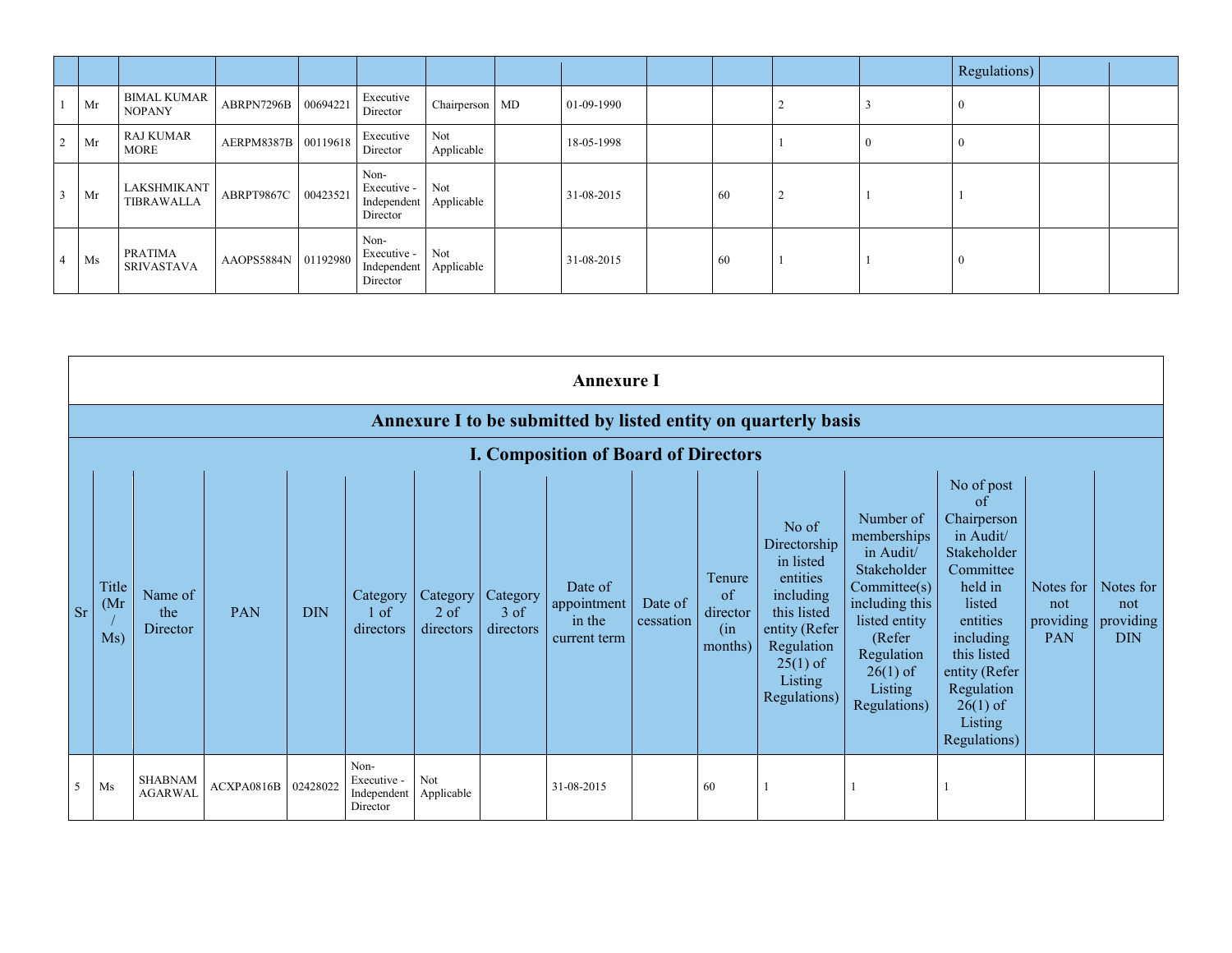| <b>Audit Committee Details</b> |                           |                                      |                         |         |  |  |  |  |  |  |
|--------------------------------|---------------------------|--------------------------------------|-------------------------|---------|--|--|--|--|--|--|
| <b>DIN Number</b>              | Name of Committee members | Category 1 of directors              | Category 2 of directors | Remarks |  |  |  |  |  |  |
| 00423521                       | LAKSHMIKANT TIBRAWALLA    | Non-Executive - Independent Director | Chairperson             |         |  |  |  |  |  |  |
| 00694221                       | <b>BIMAL KUMAR NOPANY</b> | <b>Executive Director</b>            | Member                  |         |  |  |  |  |  |  |
| 02428022                       | <b>SHABNAM AGARWAL</b>    | Non-Executive - Independent Director | Member                  |         |  |  |  |  |  |  |

|                |                             | <b>Nomination and remuneration committee</b> |                                             |                            |         |
|----------------|-----------------------------|----------------------------------------------|---------------------------------------------|----------------------------|---------|
| <b>Sr</b>      | <b>DIN</b><br><b>Number</b> | Name of Committee members                    | Category 1 of directors                     | Category 2 of<br>directors | Remarks |
|                | 00423521                    | LAKSHMIKANT<br>TIBRAWALLA                    | Non-Executive - Non Independent<br>Director | Chairperson                |         |
| $\mathfrak{D}$ | 01192980                    | PRATIMA SRIVASTAVA                           | Non-Executive - Non Independent<br>Director | Member                     |         |
| 3              | 02428022                    | SHABNAM AGARWAL                              | Non-Executive - Non Independent<br>Director | Member                     |         |

|                |                      | <b>Stakeholders Relationship Committee</b> |                                             |                            |                |
|----------------|----------------------|--------------------------------------------|---------------------------------------------|----------------------------|----------------|
| <b>Sr</b>      | <b>DIN</b><br>Number | Name of Committee members                  | Category 1 of directors                     | Category 2 of<br>directors | <b>Remarks</b> |
| $\mathbf{1}$   | 02428022             | SHABNAM AGARWAL                            | Non-Executive - Independent Director        | Chairperson                |                |
| $\overline{2}$ | 00423521             | <b>LAKSHMIKANT</b><br><b>TIBRAWALLA</b>    | Non-Executive - Independent Director        | Member                     |                |
| 3              | 00694221             | <b>BIMAL KUMAR NOPANY</b>                  | <b>Executive Director</b>                   | Member                     |                |
| $\overline{4}$ | 01192980             | PRATIMA SRIVASTAVA                         | Non-Executive - Non Independent<br>Director | Member                     |                |

| <b>Risk Management Committee</b> |                           |                         |                         |         |  |  |  |  |
|----------------------------------|---------------------------|-------------------------|-------------------------|---------|--|--|--|--|
| DIN Number                       | Name of Committee members | Category 1 of directors | Category 2 of directors | Remarks |  |  |  |  |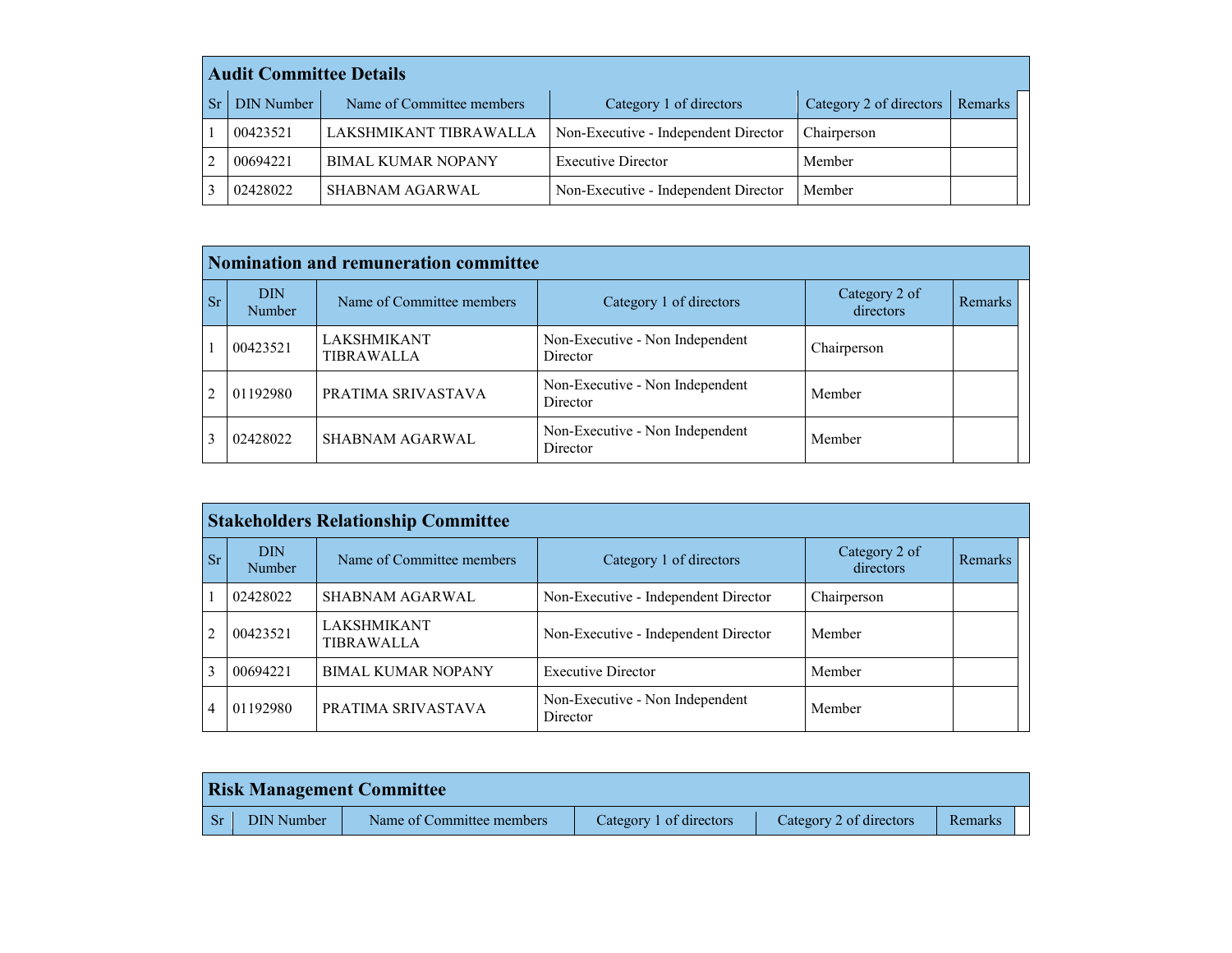|                         |                   | <b>Corporate Social Responsibility Committee</b> |                         |                         |         |  |
|-------------------------|-------------------|--------------------------------------------------|-------------------------|-------------------------|---------|--|
| $\overline{\text{S}}$ r | <b>DIN Number</b> | Name of Committee members                        | Category 1 of directors | Category 2 of directors | Remarks |  |

|           | <b>Other Committee</b> |                              |                            |                            |                            |                |  |  |  |  |
|-----------|------------------------|------------------------------|----------------------------|----------------------------|----------------------------|----------------|--|--|--|--|
| <b>Sr</b> | DIN<br>Number          | Name of Committee<br>members | Name of other<br>committee | Category 1 of<br>directors | Category 2 of<br>directors | <b>Remarks</b> |  |  |  |  |

|                |                                                                  | <b>Annexure 1</b>                                     |                                                                |  |  |  |  |  |  |  |
|----------------|------------------------------------------------------------------|-------------------------------------------------------|----------------------------------------------------------------|--|--|--|--|--|--|--|
|                | <b>Annexure 1</b>                                                |                                                       |                                                                |  |  |  |  |  |  |  |
|                | <b>III. Meeting of Board of Directors</b>                        |                                                       |                                                                |  |  |  |  |  |  |  |
|                | Disclosure of notes on meeting of board of directors explanatory |                                                       |                                                                |  |  |  |  |  |  |  |
| <b>Sr</b>      | Date(s) of meeting (if any) in the<br>previous quarter           | Date(s) of meeting (if any) in the<br>current quarter | Maximum gap between any two consecutive (in<br>number of days) |  |  |  |  |  |  |  |
|                | 14-02-2018                                                       |                                                       |                                                                |  |  |  |  |  |  |  |
| $\overline{2}$ |                                                                  | 30-05-2018                                            | 104                                                            |  |  |  |  |  |  |  |

| <b>Annexure 1</b>                                        |                      |                                                                      |                                                     |                              |                                                                        |                                                                               |                               |  |  |
|----------------------------------------------------------|----------------------|----------------------------------------------------------------------|-----------------------------------------------------|------------------------------|------------------------------------------------------------------------|-------------------------------------------------------------------------------|-------------------------------|--|--|
| <b>IV. Meeting of Committees</b>                         |                      |                                                                      |                                                     |                              |                                                                        |                                                                               |                               |  |  |
| Disclosure of notes on meeting of committees explanatory |                      |                                                                      |                                                     |                              |                                                                        |                                                                               |                               |  |  |
| <b>Sr</b>                                                | Name of<br>Committee | Date(s) of meeting<br>of the committee<br>in the relevant<br>quarter | Whether<br>requirement of<br>Ouorum met<br>(Yes/No) | Requirement of<br>Ouorum met | $Date(s)$ of meeting<br>of the committee<br>in the previous<br>quarter | Maximum gap<br>between any two<br>consecutive meetings<br>(in number of days) | Name of<br>other<br>committee |  |  |
|                                                          | Audit<br>Committee   | 29-05-2018                                                           | Yes                                                 |                              | 13-02-2018                                                             | 104                                                                           |                               |  |  |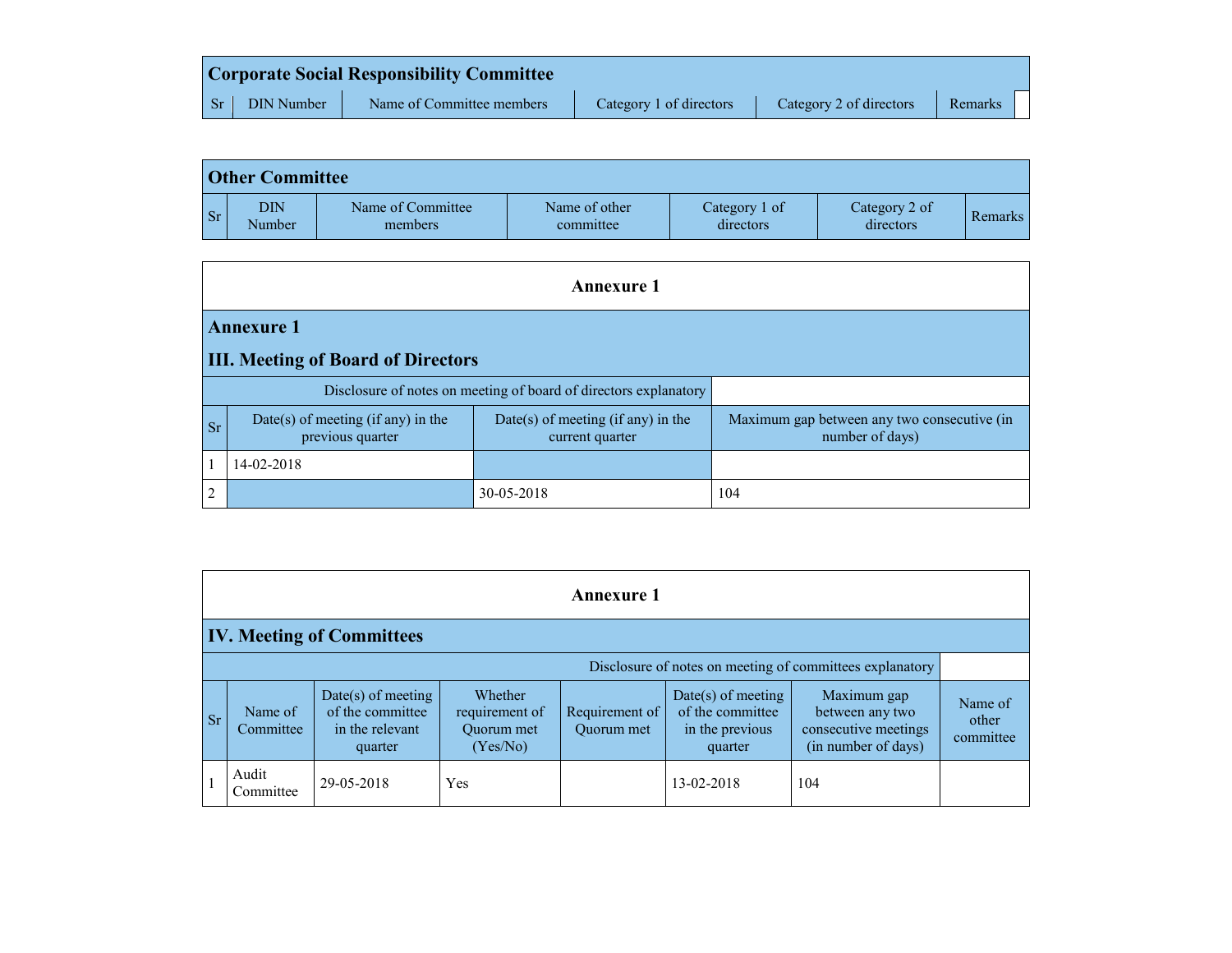|                                      | Annexure 1                                                                                                |                                  |                                                                    |  |  |  |
|--------------------------------------|-----------------------------------------------------------------------------------------------------------|----------------------------------|--------------------------------------------------------------------|--|--|--|
| <b>V. Related Party Transactions</b> |                                                                                                           |                                  |                                                                    |  |  |  |
|                                      | Subject                                                                                                   | Compliance status<br>(Yes/No/NA) | If status is "No" details of non-<br>compliance may be given here. |  |  |  |
|                                      | Whether prior approval of audit committee obtained                                                        | NA                               |                                                                    |  |  |  |
| $\overline{2}$                       | Whether shareholder approval obtained for material RPT                                                    | <b>NA</b>                        |                                                                    |  |  |  |
|                                      | Whether details of RPT entered into pursuant to omnibus<br>approval have been reviewed by Audit Committee | NA                               |                                                                    |  |  |  |

| <b>Annexure 1</b>       |                                                                                                                                                                                                                 |                               |  |  |  |
|-------------------------|-----------------------------------------------------------------------------------------------------------------------------------------------------------------------------------------------------------------|-------------------------------|--|--|--|
| <b>VI. Affirmations</b> |                                                                                                                                                                                                                 |                               |  |  |  |
| <b>Sr</b>               | Subject                                                                                                                                                                                                         | Compliance status<br>(Yes/No) |  |  |  |
|                         | The composition of Board of Directors is in terms of SEBI (Listing obligations and disclosure requirements)<br>Regulations, 2015                                                                                | Yes                           |  |  |  |
| $\overline{2}$          | The composition of the following committees is in terms of SEBI(Listing obligations and disclosure<br>requirements) Regulations, 2015 a. Audit Committee                                                        | Yes                           |  |  |  |
| $\overline{3}$          | The composition of the following committees is in terms of SEBI(Listing obligations and disclosure<br>requirements) Regulations, 2015. b. Nomination & remuneration committee                                   | Yes                           |  |  |  |
| $\overline{4}$          | The composition of the following committees is in terms of SEBI(Listing obligations and disclosure<br>requirements) Regulations, 2015. c. Stakeholders relationship committee                                   | Yes                           |  |  |  |
| 5                       | The composition of the following committees is in terms of SEBI(Listing obligations and disclosure<br>requirements) Regulations, 2015. d. Risk management committee (applicable to the top 100 listed entities) | NA                            |  |  |  |
| 6                       | The committee members have been made aware of their powers, role and responsibilities as specified in SEBI<br>(Listing obligations and disclosure requirements) Regulations, 2015.                              | Yes                           |  |  |  |
|                         | The meetings of the board of directors and the above committees have been conducted in the manner as<br>specified in SEBI (Listing obligations and disclosure requirements) Regulations, 2015.                  |                               |  |  |  |
| 8                       | This report and/or the report submitted in the previous quarter has been placed before Board of Directors.                                                                                                      | Yes                           |  |  |  |